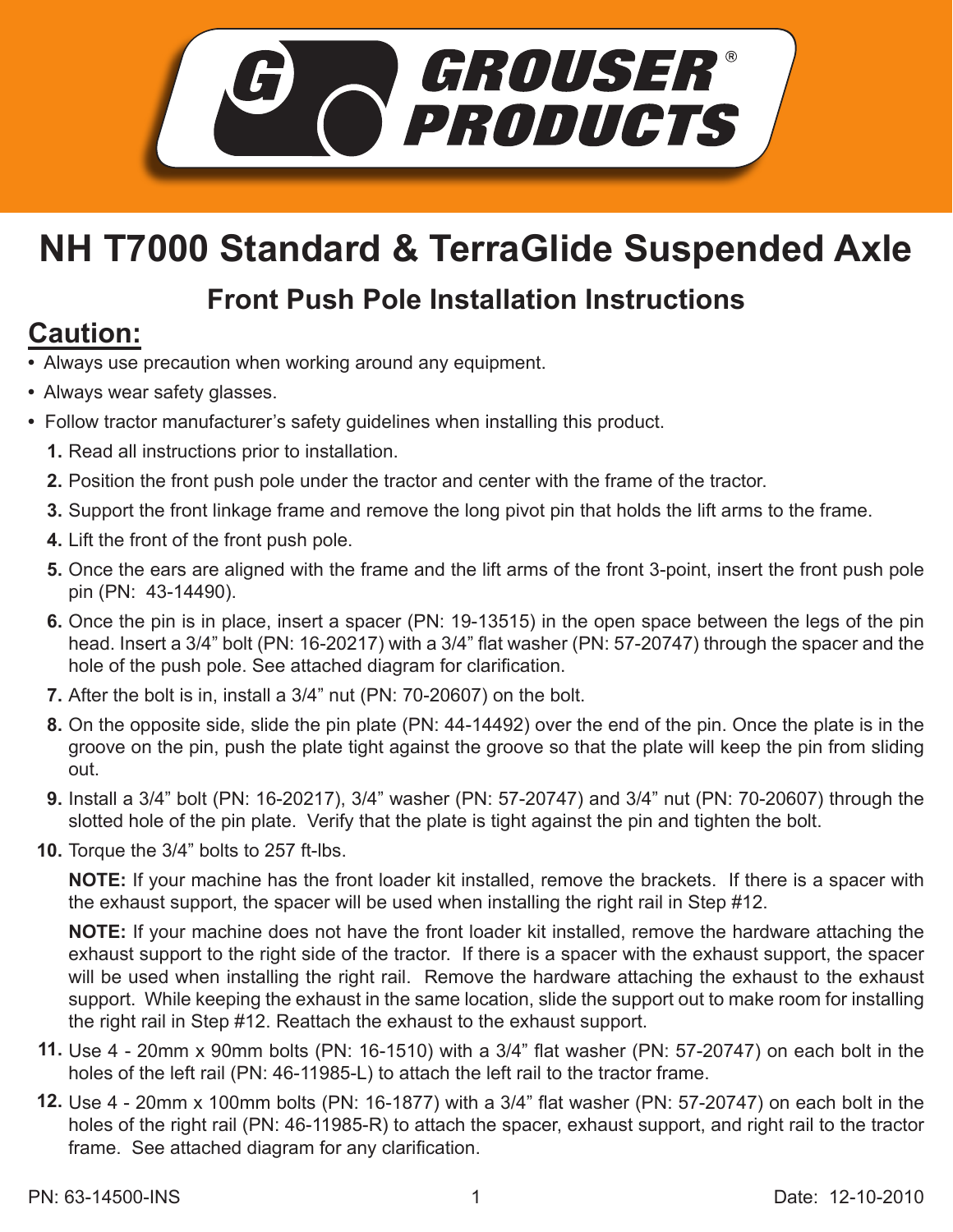- **13.** Attach the left and right rails to the left and right sides of the front push pole with 3 1" x 2-1/2" bolts (PN: 16-20560), 6 - 1" heavy flat washers (PN: 57-20819), and 3 - 1" nuts (PN: 70-20599) for each side.
- 14. Once all bolts are installed, torque the 20mm bolts to 432 ft-lbs. and all 1" bolts to 903 ft-lbs.
- **15.** Remove the four bolts from the drawbar under the rear axle.
- Attach the push pole bracket (PN: 18-11983) to the drawbar under the rear axle with 4 18mm x 80mm **16.** bolts (PN: 16-1815080) and 4 - 3/4" flat washers (PN: 57-20747).
- 17. Push the push pole bracket back until it is tight against the tractor's drawbar bracket. Torque the 18mm bolts to 405 ft-lbs. See attached diagram for any clarification.
- **18.** Install 2 1" x 3" bolts (PN: 16-20562) and 2 1" nuts (PN: 70-20599) on the front end of the push pole (PN: 17-13399). See attached diagram for any clarification.
- **19.** Lift the end of the push pole (PN: 17-13399) with the installed bolts and nuts from Step #18 up to the front push pole.
- Attach the push pole to the front push pole with 4 1" x 2-1/2" bolts (PN: 16-20560), 8 1" heavy flat **20.** washers (PN: 57-20819), and 4 - 1" nuts (PN: 70-20599) for each side. Finger tighten the bolts and nuts.
- Lift the rear of the push pole up to the push pole bracket. Insert 4 1" x 2-1/2" bolts (PN: 16-20560) with **21.** a 1" heavy flat washer (PN: 57-20819) on each bolt through the holes on the push pole and bracket.
- After the bolts are through the holes on the push pole bracket, install a 1" SAE flat washer (PN: 57-20759) **22.** and a 1" nut (PN: 70-20599) on the front four bolts. Install a 1" heavy flat washer (PN: 57-20819) and a 1" nut (PN: 70-20599) on the rear four bolts. Finger tighten the bolts and nuts.
- 23. Push the push pole as far forward as possible. Torque the rear 1" bolts on the push pole to 903 ft-lbs. and then torque the front 1" bolts on the push pole to 903 ft-lbs.
- Unscrew the two 1" x 3" bolts at the front of the push pole until they are tight against the U/C. Torque the **24.** 1" bolts to 90-95 ft-lbs. Tighten the nuts up tight against the push pole.
- **26.** After first 8 hours of use, re-torque all bolts.
- 27. Check all fasteners regularly to ensure proper operation of equipment.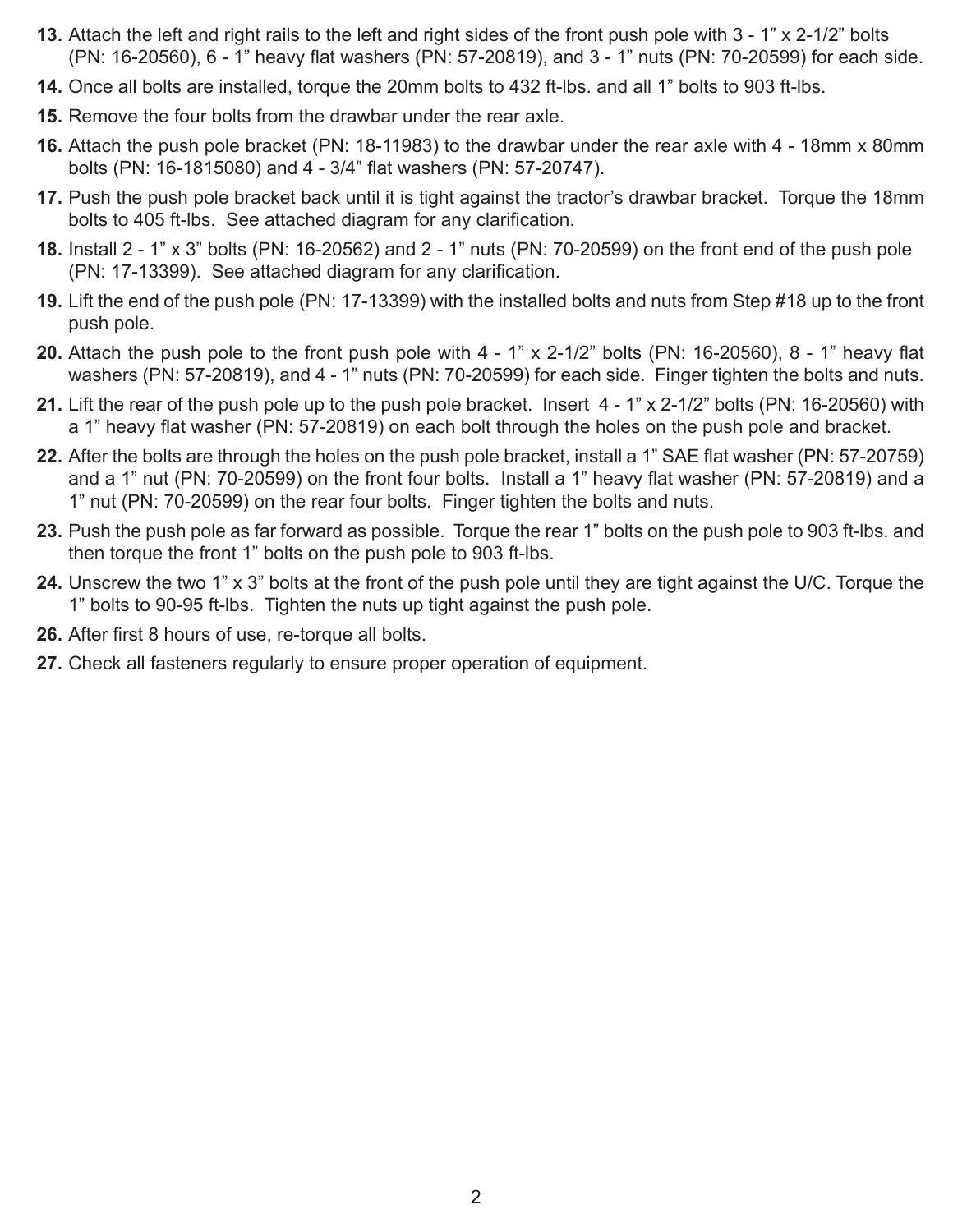

| Item No.        |                | Qty. Part No.           | <b>Description</b>                                  |  |  |
|-----------------|----------------|-------------------------|-----------------------------------------------------|--|--|
| 1               | 4              | 16-1510                 | 20mm x 2.5mm x 90mm Metric Hex Bolt Gr.10.9         |  |  |
| $\mathcal{P}$   | 4              | 16-1815080              | 18mm x 1.5mm x 80mm Metric Hex Bolt Gr. 10.9        |  |  |
| 3               | 4              | 16-1877                 | 20mm x 2.5mm x 100mm Metric Hex Bolt Gr.10.9        |  |  |
| 4               | $\mathfrak{p}$ | 16-20217                | 3/4" x 1-3/4" Hex Bolt G.r 5 NC                     |  |  |
| 5               | 22             | 16-20560                | 1" x 2-1/2" Hex Bolt Gr.8 NC                        |  |  |
| 6               | 2              | 16-20562                | 1" x 3" Hex Bolt Gr.8 NC                            |  |  |
| $\overline{7}$  | 1              | 17-13399                | FH-400 MX Magnum Push Pole (4 tube)                 |  |  |
| 8               | 1              | 17-14500                | NH T7000 Front Push Pole                            |  |  |
| 9               | 1              | 18-11983                | FH-400 Case Puma & NH T7000 Push Pole Bracket       |  |  |
| 10 <sup>1</sup> | 1              | $\overline{19} - 13515$ | 3/4" ID Non-Rotating Pin Spacer                     |  |  |
| 11              | 1              | 43-14490                | NH T7000 Front Push Pole Pin                        |  |  |
| 12 <sup>2</sup> | 1              | 44-14492                | NH T7000 Pin Plate                                  |  |  |
| 13              | 1              | 46-11985-L              | FH-400 Case Puma & NH T7000 Rail Left               |  |  |
| 14              | 1              |                         | 46-11985-R   FH-400 Case Puma & NH T7000 Rail Right |  |  |
| 15 <sub>1</sub> | 14             | 57-20747                | 3/4" Flat Washer                                    |  |  |
| 16              | 4              | 57-20759                | 1" SAE Flat Washer - 2" OD                          |  |  |
| 17              | 40             | 57-20819                | 1" Flat Washer Heavy Duty Gr 8 (USS)                |  |  |
| 18              | 24             | 70-20599                | 1" Hex Nut Gr.8 NC                                  |  |  |
| 19              | 2              | 70-20607                | 3/4" Hex Center Lock Nut                            |  |  |



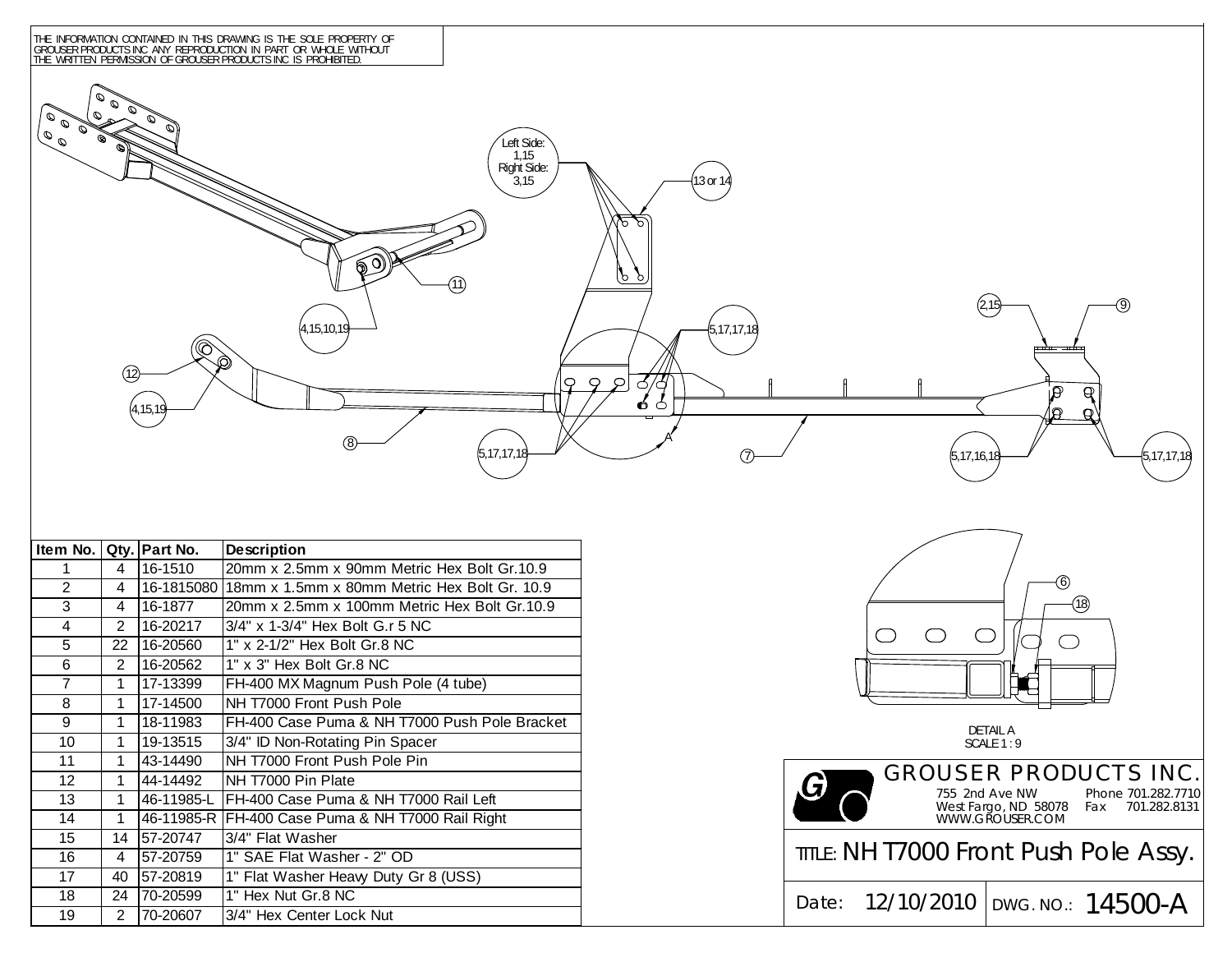

## **Torque Arm - Front Hitch Installation Instructions**

#### **Caution:**

- Always use precaution when working around any equipment.
- Always wear safety glasses.
- Follow tractor manufacturer's safety guidelines when installing this product.
- Read all instructions prior to installation.
	- **1.** Set the front hitch arms to the fixed position. The front hitch arms cannot be in float with the torque arm installed.
	- Position the torque arm between the front hitch arms. The longest edge of the plate should be closest to the tractor and the angled **2.** edge on the bottom. See the photo below for correct orientation.
	- Support the torque arm and install a bolting plate with 4 3/4" x 3-1/2" bolts and 4 3/4" nuts on each side. **3.**
	- **4.** Once the bolts are all installed, push the torque arm evenly towards the tractor. Keep the torque arm parallel to the front of the tractor.
	- **5.** Torque the 3/4" bolts to 100 ft-lbs.
	- After first 8 hours of use, re-torque all bolts. **6.**
	- **7.** Check all fasteners regularly to ensure proper operation of equipment.



**Note: The style of front hitch arms may vary slightly.**